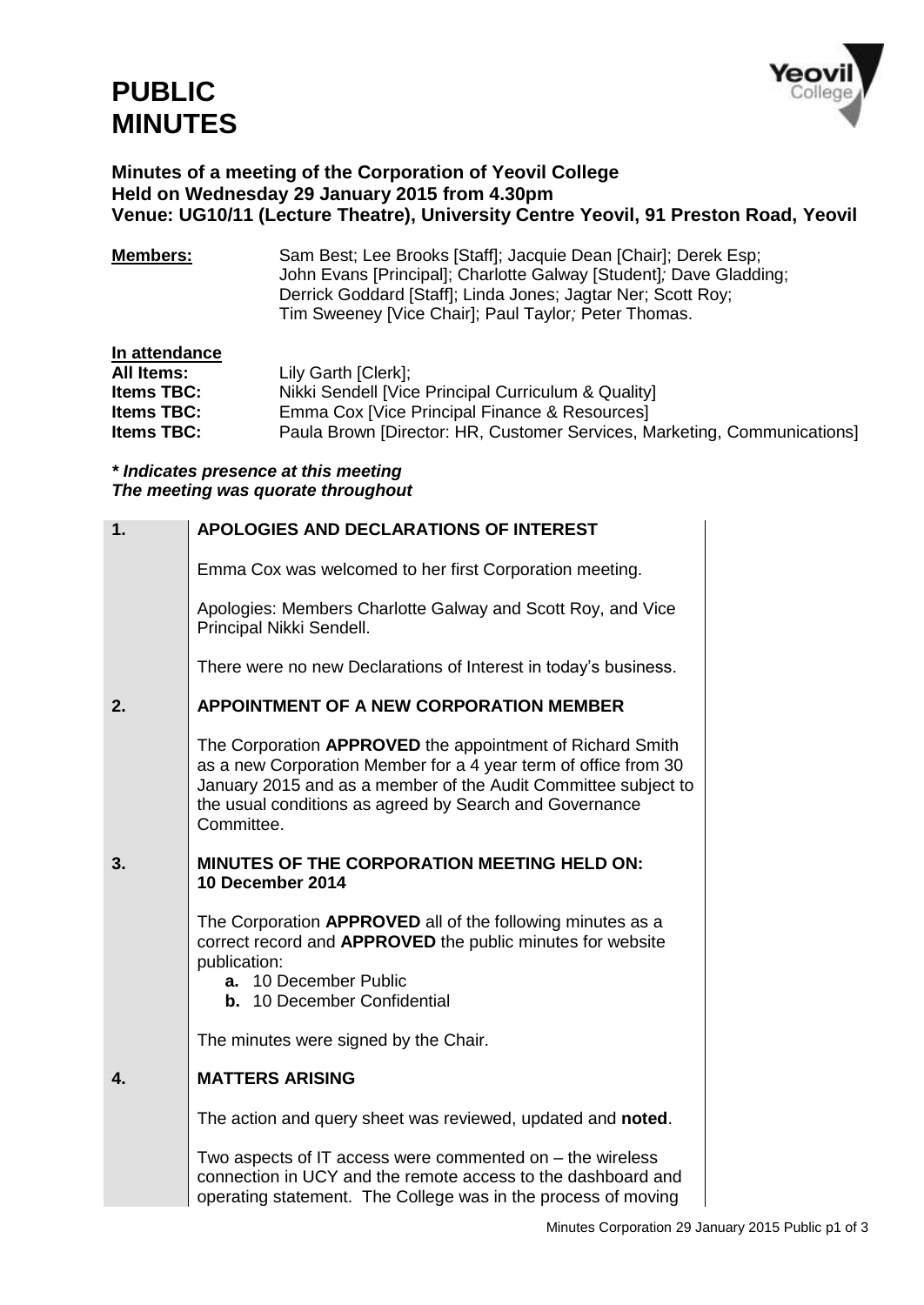|    | to a new system in the very near future. After this had been<br>achieved, the access should be quickly resolved.                                                                                                                                                                                                                                                                                                                                                                                         |           |
|----|----------------------------------------------------------------------------------------------------------------------------------------------------------------------------------------------------------------------------------------------------------------------------------------------------------------------------------------------------------------------------------------------------------------------------------------------------------------------------------------------------------|-----------|
|    | IT staff were thanked for the significant amount of work they had<br>undertaken during the seasonal College closure and other non-<br>core business hours.                                                                                                                                                                                                                                                                                                                                               |           |
| 5. | <b>CHAIR'S MEETING INTRODUCTION AND REPORT</b>                                                                                                                                                                                                                                                                                                                                                                                                                                                           |           |
|    | The Corporation noted the Meeting Introduction and Chair's<br>Report including:<br>the sad news of the death of Nick Moore, the Chair of the<br><b>Corporation of Somerset College</b><br>the Draft English Colleges' Governance Code<br>consultation which would be running until early March                                                                                                                                                                                                           |           |
|    | <b>Member Sabbatical</b><br>The Corporation APPROVED the sabbatical of Corporation<br>Member Sam Best from 06 April 2015 - 30 June 2015.                                                                                                                                                                                                                                                                                                                                                                 |           |
| 6. | <b>PRINCIPAL'S REPORT</b>                                                                                                                                                                                                                                                                                                                                                                                                                                                                                |           |
|    | The Corporation noted the comprehensive Principal's Report,<br>including the Operating Statement. On this occasion there was<br>particular emphasis upon:                                                                                                                                                                                                                                                                                                                                                |           |
|    | Construction Centre progress, interim student/teaching<br>٠<br>arrangements and opening ceremony plans<br>Ministerial visit by Nick Boles and Marcus Fysh<br>٠<br>Outcomes of December 2014 target-setting<br>٠<br>Ongoing, new and potential partnerships with employers<br>٠<br>and other providers which sought to maintain and improve<br>students' opportunities and experiences<br><b>Risk areas</b><br>٠                                                                                          |           |
|    | Finance, growth and main projects<br>٠<br>Student attendance improvement actions.                                                                                                                                                                                                                                                                                                                                                                                                                        |           |
|    | Noting the information so far available, including the anticipated<br>benefits and risks, the Corporation gave a no-commitment<br>APPROVAL IN PRINCIPLE to the Career College project,<br>subject to funding, detailed business cases and specific<br>governance and legal information being brought to the<br>Corporation for full approval ahead of any formal commitment. A<br>presentation would be given at the March Strategy Day, followed<br>by a proper paper proposal at the appropriate time. | Principal |
|    | Demographics information was requested to be brought to a<br>future meeting to assist in the understanding of and target-setting<br>for 16-18s.                                                                                                                                                                                                                                                                                                                                                          | Principal |
|    | Governors were pleased with the new column on the Operating<br>Statement which linked it to the Risk Register.                                                                                                                                                                                                                                                                                                                                                                                           |           |
|    | A separate record was made of confidential minutes.                                                                                                                                                                                                                                                                                                                                                                                                                                                      |           |
| 7. | <b>TEACHING AND LEARNING REPORT</b>                                                                                                                                                                                                                                                                                                                                                                                                                                                                      |           |
|    | The Corporation noted the Lesson Observation Report Window 2                                                                                                                                                                                                                                                                                                                                                                                                                                             |           |